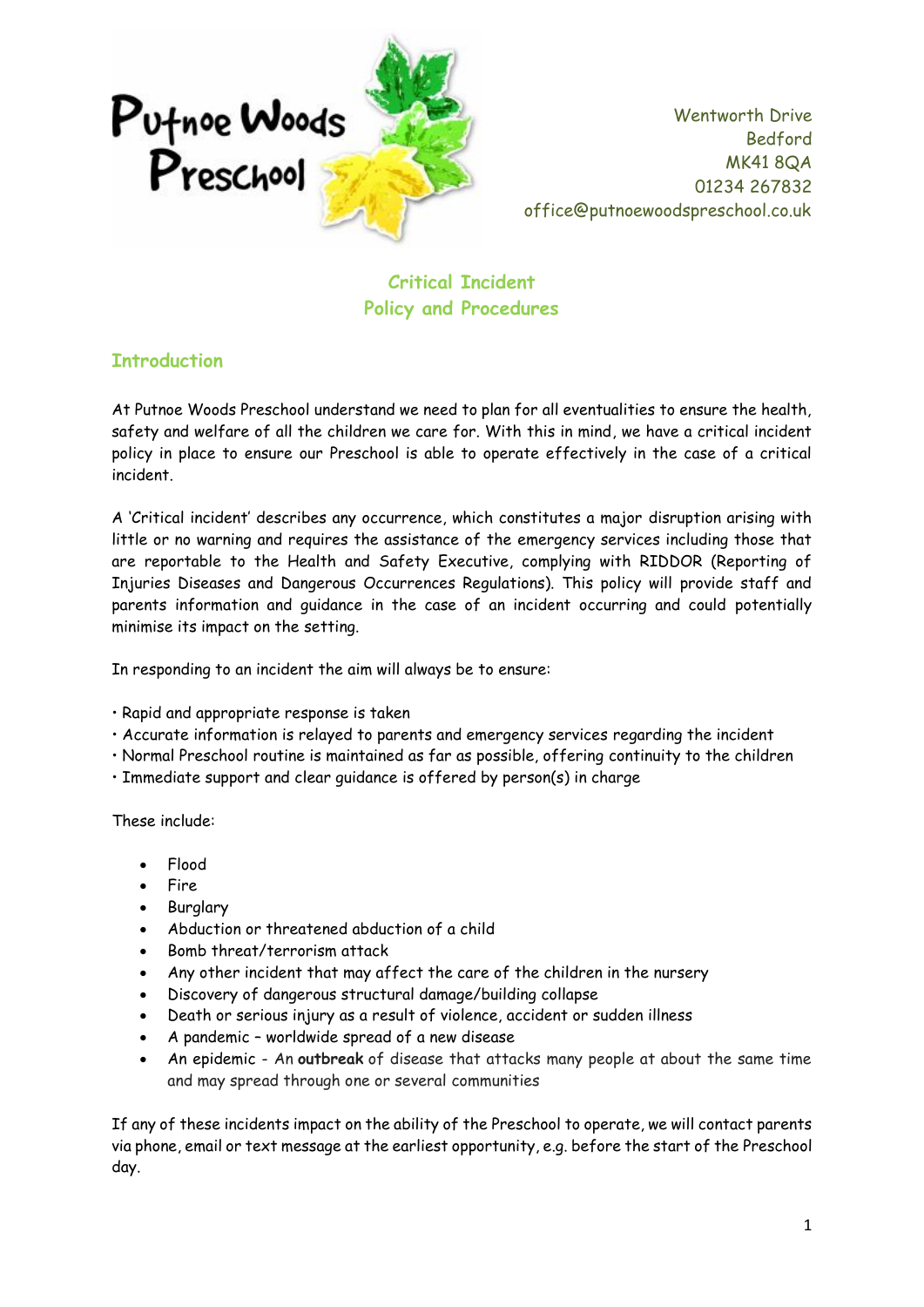

### **Flood**

There is always a danger of flooding from adverse weather conditions or through the water/central heating systems. We cannot anticipate adverse weather; however, we can ensure that we take care of all our water and heating systems through regular maintenance and checks to reduce the option of flooding in this way.

If flooding occurs during the preschool day, the Preschool Manager will make a decision based on the severity and location of this flooding, and it may be deemed necessary to follow the fire evacuation procedure. In this instance children will be kept safe and parents will be notified in the same way as the fire procedure.

Should the preschool be assessed as unsafe through flooding, fire or any other incident we will follow our operational plan and provide care in another location which is our place of safety:

Mark Rutherford Upper School or Putnoe Primary school

### **Fire**

Please refer to the fire safety policy.

### **Burglary**

The management of the preschool follow a lock up procedure which ensures all doors and windows are closed and locked before vacating the premises. Alarm systems are used and in operation during all hours the preschool is closed.

The preschool manager will always check the premises as they arrive in the morning. Should they discover that the Preschool has been broken into they will follow the procedure below:

- Dial 999 with as many details as possible, i.e. name and location, details of what you have found and emphasise this is a Preschool and children will be arriving soon
- Contain the area to ensure no-one enters until the police arrive. The staff will direct parents and children to a separate area as they arrive. If all areas have been disturbed staff will follow police advice, including following the relocation procedure under flood wherever necessary to ensure the safety of the children
- The manager on duty will help the police with enquiries, e.g. by identifying items missing, areas of entry etc.
- A manager will be available at all times during this time to speak to parents, reassure children and direct enquires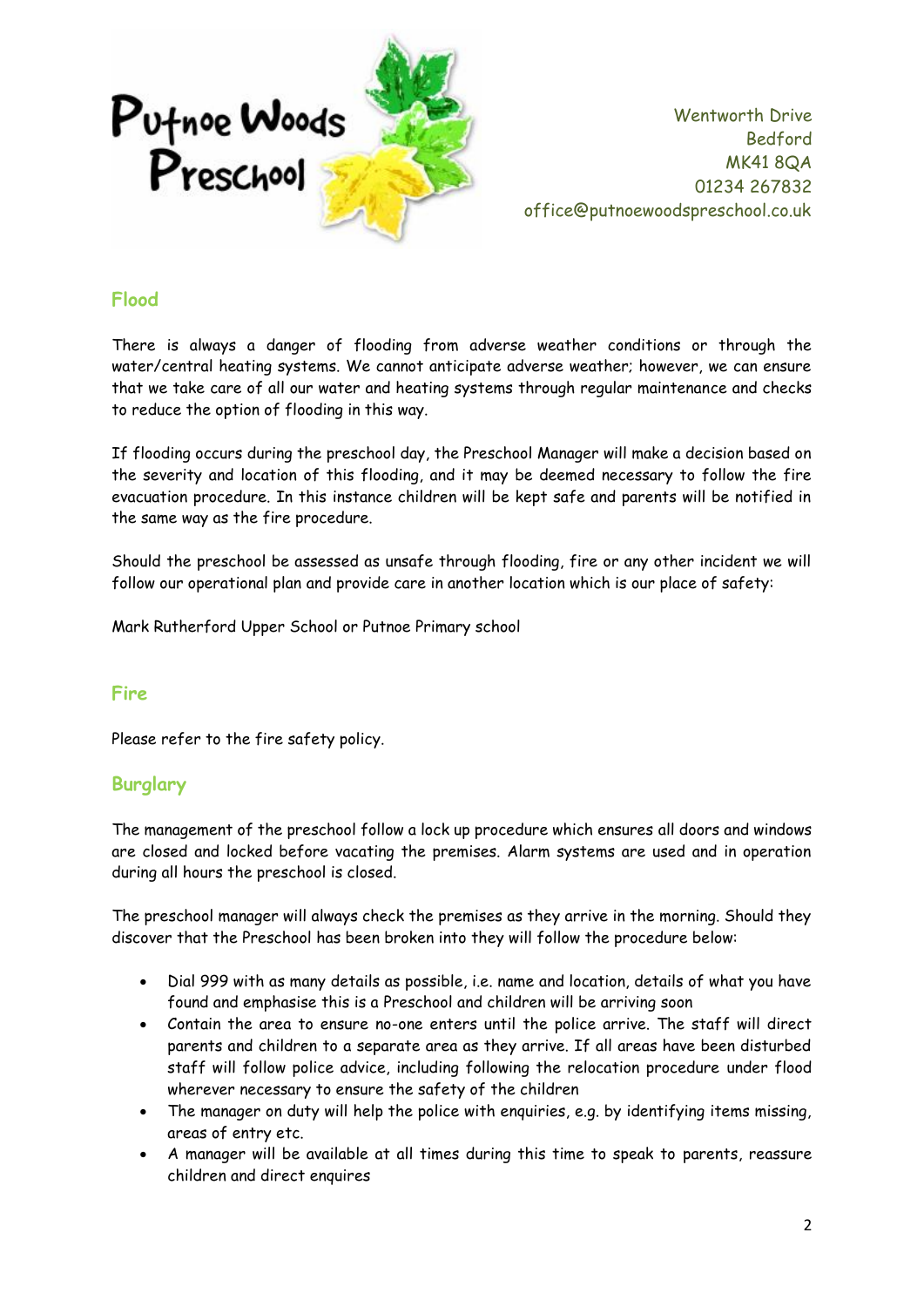

• Management will assess the situation following a theft and ensure parents are kept up to date with developments relating to the operation of the nursery.

### **Abduction or threatened abduction of a child**

We have secure safety procedures in place to ensure children are safe while in our care, including safety from abduction. Staff must be vigilant at all times and report any persons lingering on Preschool property immediately. All doors and gates to the Preschool are locked and cannot be accessed unless staff members allow individuals in. Parents are reminded on a regular basis not to allow anyone into the building whether they are known to them or not. Visitors and general security are covered in more detail in the supervision of visitor's policy.

Children will only be released into the care of a designated adult; see the arrival and collection policy for more details. Parents are requested to inform the Preschool of any potential custody battles or family concerns as soon as they arise, so the Preschool is able to support the child. The Preschool will not take sides in relation to any custody battle and will remain neutral for the child. If an absent parent arrives to collect their child, the Preschool will not restrict access **unless** a court order is in place. Parents are requested to issue the Preschool with a copy of these documents should they be in place. We will consult our solicitors with regards to any concerns over custody and relay any information back to the parties involved.

If a member of staff witnesses an actual or potential abduction from nursery, we have the following procedures which are followed immediately:

- The police must be called immediately
- The staff member will notify management immediately and the manager will take control
- The parent(s) will be contacted
- All other children will be kept safe and secure and calmed down where necessary
- The police will be given as many details as possible including details of the child, description of the abductor, car registration number if used, time and direction of travel if seen and any family situations that may impact on this abduction.

### **Bomb Threat / Terrorism Attack**

Please refer to Bomb Threat / Terrorism Attack Policy, Lockdown Policy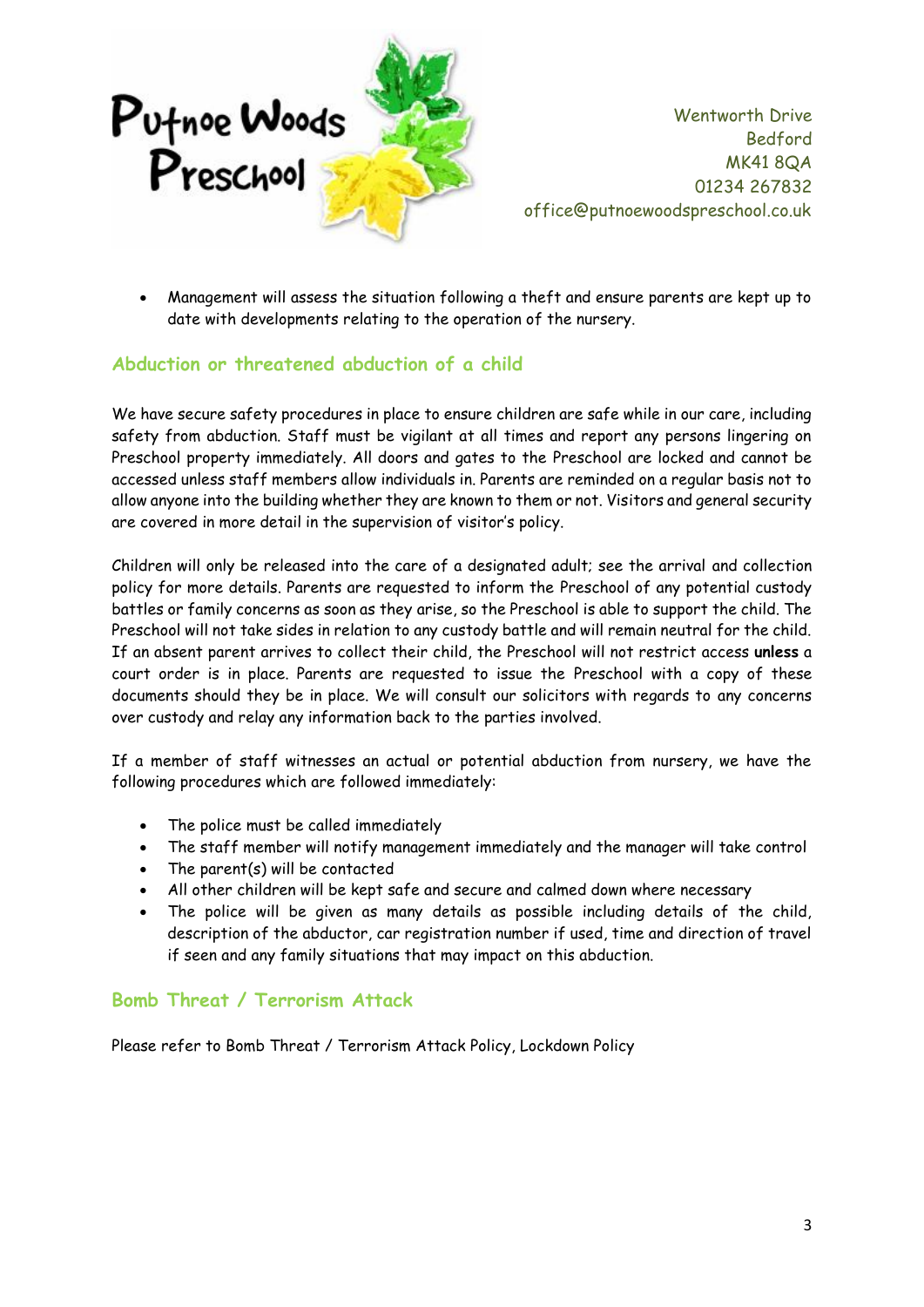

## **Pandemic / Epidemic**

In the event of a risk of a pandemic or epidemic effecting the operations of Putnoe Woods Preschool it will be in extreme circumstance and on guidance from the local authority and government authorities that the preschool may have to consider closure.

- If the Government authorities decide that as situation has reached the stage that early years settings are required to close, that decision will be devolved to local authorities and if the virus spreads a decision may be made to shut settings in the area affected.
- This will not be a decision taken lightly by Putnoe Woods Preschool and we will be very much guided by the professional advice we receive
- If we have to close the preschool a message will be posted on the website or parents will be notified by telephone. If we have to close during school hours, we will contact all parents of children in school that day by telephone to arrange collection
- We will remain closed until such time as we receive instruction that it is safe to open again

### **Other incidents**

All incidents will be managed by the manager on duty and all staff will co-operate with any emergency services on the scene. Any other incident that requires evacuation will follow the fire plan. Other incidents e.g. no water supply will be dealt with on an individual basis, considering the effect on the safety, health and welfare of the children and staff in the nursery.

### **Suspension of the Services**

Putnoe Woods Preschool Services may be suspended (meaning the Child is temporarily not able to attend the preschool) in the circumstances that are set out in this policy or in the circumstances set out in clause 19 of the parent contract. If the Services are suspended for a period of more than one month, either of us may terminate the contract by giving the other one month's written notice.

### **Preschool Closure**

The Preschool may be closed in the following circumstance:

• Matters beyond our reasonable control or compulsory closure by a public body. For example, but without limitation: fire, flood, terrorism, pandemic / epidemic of certain notifiable diseases. We will keep you informed, in such an event.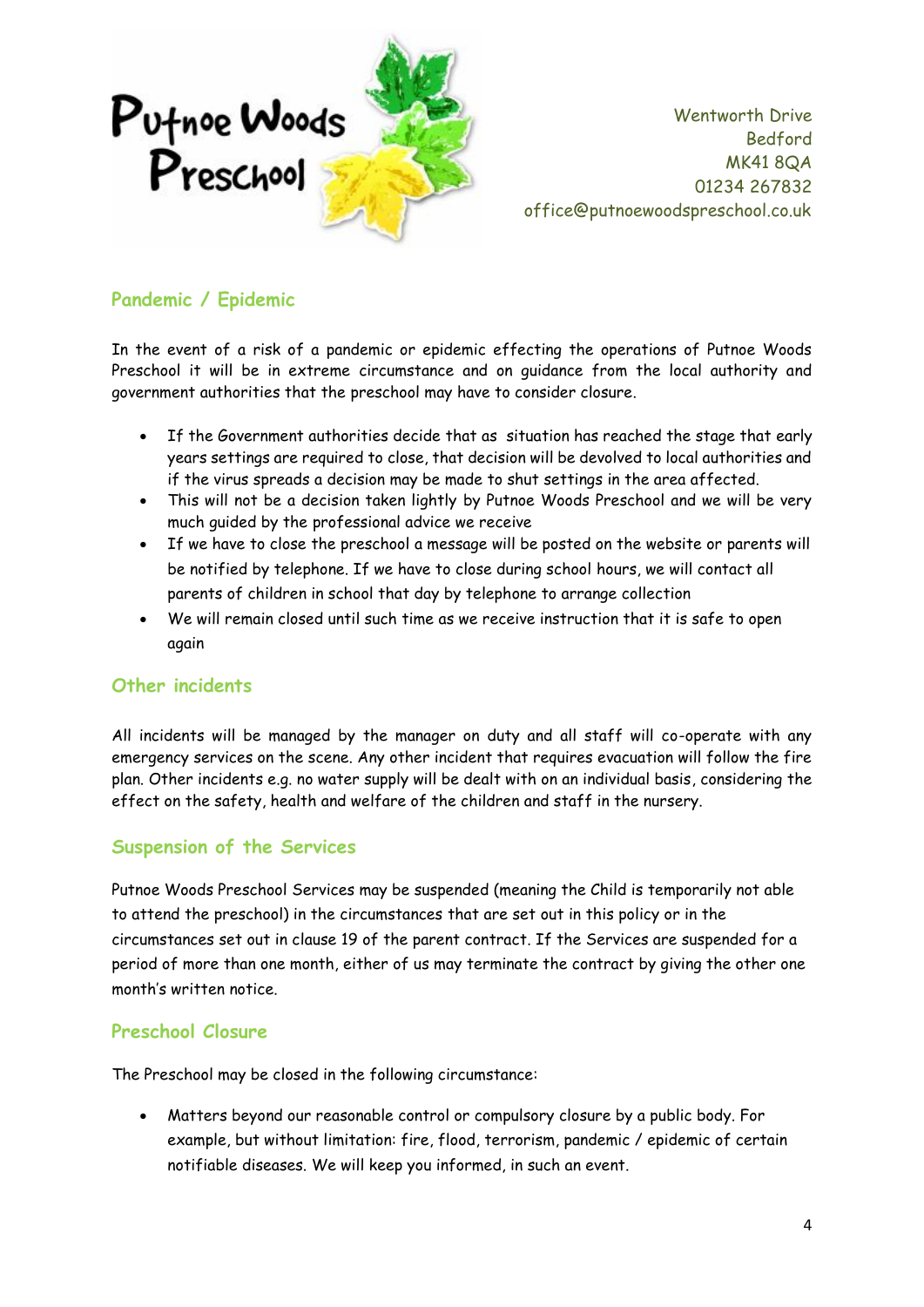

• It is, in our reasonable opinion, necessary for the welfare and safety of any child and our staff to do. By way of example; extreme weather conditions such as snow.

# **Charging during closures**

Should the preschool be closed in the circumstances above, fees will be chargeable unless the loss of income is covered under our business interruption insurance. A copy of our loss of income insurance is available upon request.

The Preschool Manager will notify Ofsted in the event of a critical incident

# **This policy is in compliance with GDPR (General Data Protection Regulations) May 2018**

**Putnoe Woods is committed to safeguarding and promoting the welfare of children and young people, employees, students, volunteers, trustees and parents and expects all staff and volunteers to share this commitment.**

| Date of Policy: | Created By: |  |
|-----------------|-------------|--|
| September 2015  | Jo Skelton  |  |
|                 |             |  |

| <b>Review Date</b> | Reviewer   | Amendments            |  |
|--------------------|------------|-----------------------|--|
|                    |            | GDPR statement added  |  |
| May 2018           | Jo Skelton | Reference to Lockdown |  |
|                    |            | Policy                |  |
|                    |            |                       |  |
|                    |            |                       |  |
|                    |            |                       |  |
|                    |            |                       |  |